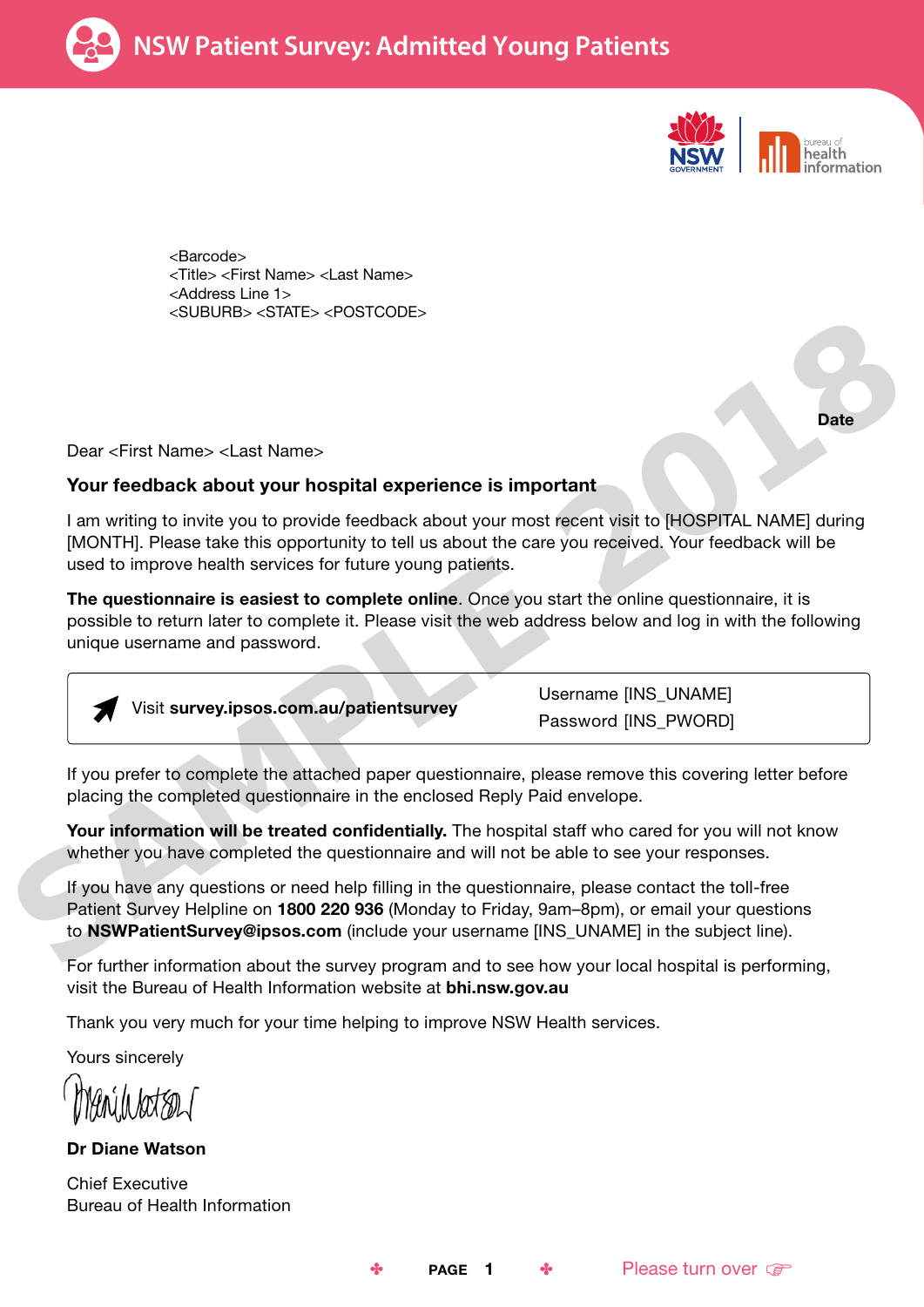## HOW TO COMPLETE THE PAPER QUESTIONNAIRE

Please use a blue or black pen to mark an **X** in the box next to the answer you choose.

Sometimes the box you have marked has a 'Go to...' instruction. By following the 'Go to...' instruction you will be able to move past any questions that do not apply.

 $\overline{\mathbf{x}}$  Yes

Q59 On the day you left hospital, was your discharge delayed?

No���������������������������������������������Go to Q63

If you make a mistake or wish to change a response, simply fill in that box and mark the correct box:

|  | Q61 Did a member of staff explain the |
|--|---------------------------------------|
|  | reason for the delay?                 |
|  | $\vert x \vert$ Yes                   |
|  | $\blacksquare$ No                     |

If you prefer not to answer a question, leave it blank and continue to the next question.

If someone is helping you to complete the questionnaire, please ensure the answers given are from your point of view, and not the opinion of the person helping you.

## PRIVACY INFORMATION

#### Your privacy is protected by legislation

The Bureau of Health Information (BHI) works with Ipsos to manage the patient survey program on behalf of NSW Health. NSW Health provides Ipsos with your child's name and address for the purpose of sending you this questionnaire only. Ipsos will keep your contact details confidential.

Your questionnaire responses will be treated in the strictest confidence. Once you have completed the survey, your contact details are removed from the survey results. No identifying information will be given to NSW Health, the hospital or health service your child attended, your doctor or any other health professionals unless required by law. SAMPLE 2018

Your answers will be analysed along with the responses from other people who completed the questionnaire. The results will be provided to your local hospital and to NSW Health to help improve services.

You can get more information about privacy and confidentiality at bhi.nsw.gov.au/nsw\_patient\_survey\_ program/privacy

The results of all NSW Patient Surveys are reported publicly on the BHI website at bhi.nsw.gov.au

## MORE INFORMATION

This letter is addressed to you, the young person who received treatment in hospital, rather than your parent/carer. This was a deliberate decision as NSW legislation deems young people 14 years and over capable of consenting to their own

medical treatment. While you are welcome to have someone help you to complete the questionnaire if you need assistance, please make sure the answers are from your own perspective.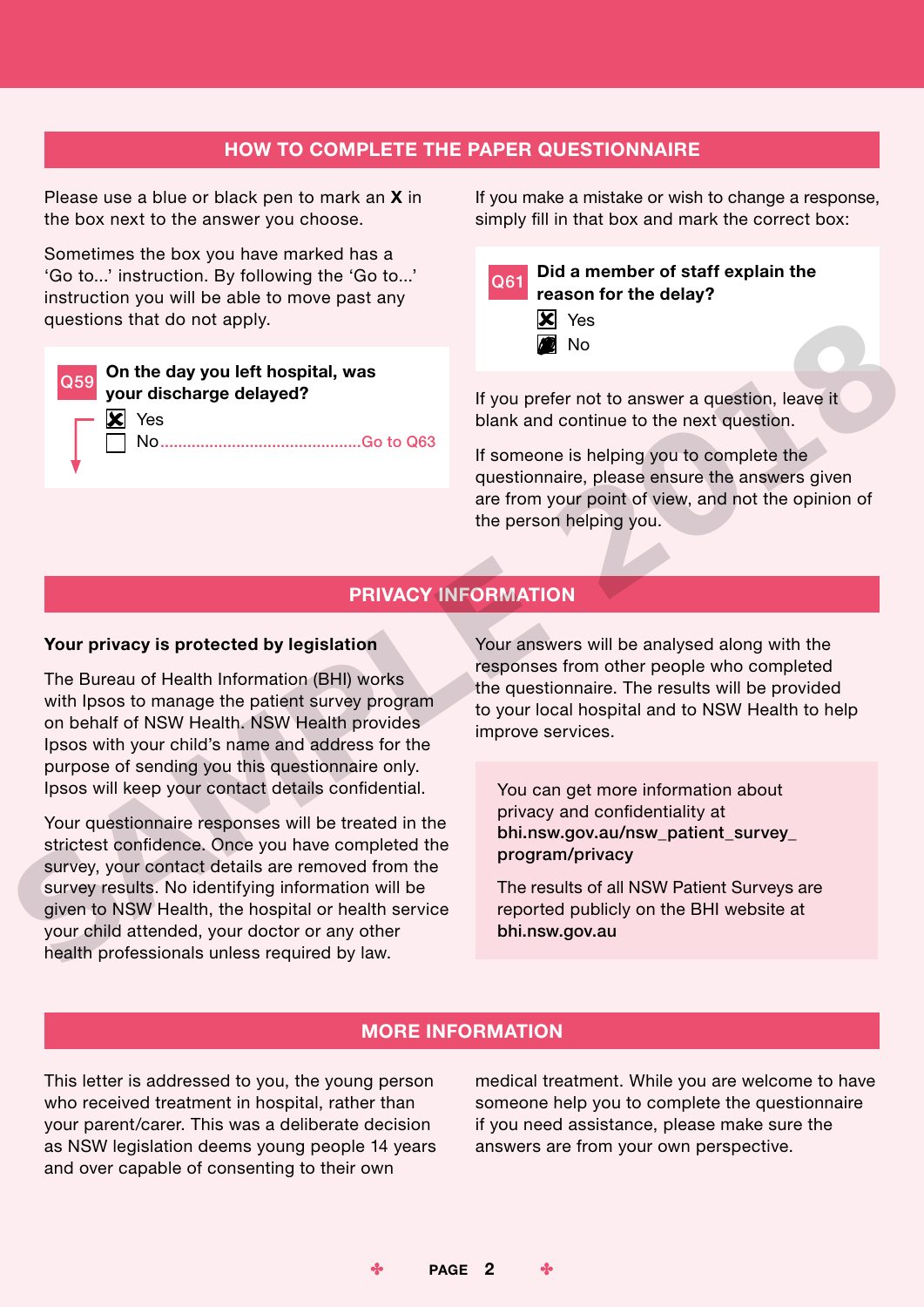

 $\blacksquare$ 

| Was your stay in hospital planned in<br>Q <sub>1</sub><br>advance or an emergency?      | <b>ARRIVING AT HOSPITAL</b>                                                                                                                          |
|-----------------------------------------------------------------------------------------|------------------------------------------------------------------------------------------------------------------------------------------------------|
| An emergency Go to Q5<br>Planned in advance<br>Something else                           | When you arrived in hospital did you<br>Q <sub>5</sub><br>spend time in the emergency department?                                                    |
| <b>BEFORE ARRIVING AT HOSPITAL</b>                                                      | Yes<br>Don't know/can't remember  Go to Q8                                                                                                           |
| Thinking back to before your hospital stay                                              | THE EMERGENCY DEPARTMENT (ED)                                                                                                                        |
| From the time a doctor said you would<br>Q2<br>need to go to hospital, how long did you |                                                                                                                                                      |
| have to wait to be admitted?<br>Less than 1 month                                       | Were the emergency department staff<br>Q <sub>6</sub><br>polite and courteous?                                                                       |
| 1 to 3 months                                                                           | Yes, always                                                                                                                                          |
| 4 to 6 months                                                                           | Yes, sometimes                                                                                                                                       |
| 7 to 12 months                                                                          | No                                                                                                                                                   |
| More than 1 year                                                                        | Don't know/can't remember                                                                                                                            |
| Don't know/can't remember                                                               |                                                                                                                                                      |
|                                                                                         | Do you think the amount of time you spent<br>Q7<br>in the emergency department was?                                                                  |
| Do you think the amount of time you<br>Q <sub>3</sub><br>waited to go to hospital was?  |                                                                                                                                                      |
| About right                                                                             | Slightly too long  Go to Q10                                                                                                                         |
| Slightly too long                                                                       | Much too long  Go to Q10                                                                                                                             |
| Much too long                                                                           | Don't know/can't remember  Go to Q10                                                                                                                 |
| Don't know/can't remember                                                               |                                                                                                                                                      |
| Before your arrival, how much information                                               | <b>PLANNED AND OTHER TYPES OF</b><br><b>ARRIVAL / ADMISSION</b>                                                                                      |
| Q <sub>4</sub><br>about your hospital stay was given to you?                            |                                                                                                                                                      |
| Not enough                                                                              | Were the staff you met on your arrival to                                                                                                            |
| The right amount                                                                        | Q8<br>hospital polite and courteous?                                                                                                                 |
| Too much                                                                                | Yes, always                                                                                                                                          |
| Don't know/can't remember                                                               | Yes, sometimes                                                                                                                                       |
|                                                                                         | No                                                                                                                                                   |
|                                                                                         | Do you think the time you had to wait from<br>Q <sub>9</sub><br>arrival at hospital until you were taken to<br>your room or ward was?<br>About right |
|                                                                                         | Slightly too long<br>Much too long                                                                                                                   |
|                                                                                         | Don't know/can't remember                                                                                                                            |
| PAGE 3<br>❖                                                                             | Please turn over<br>❖                                                                                                                                |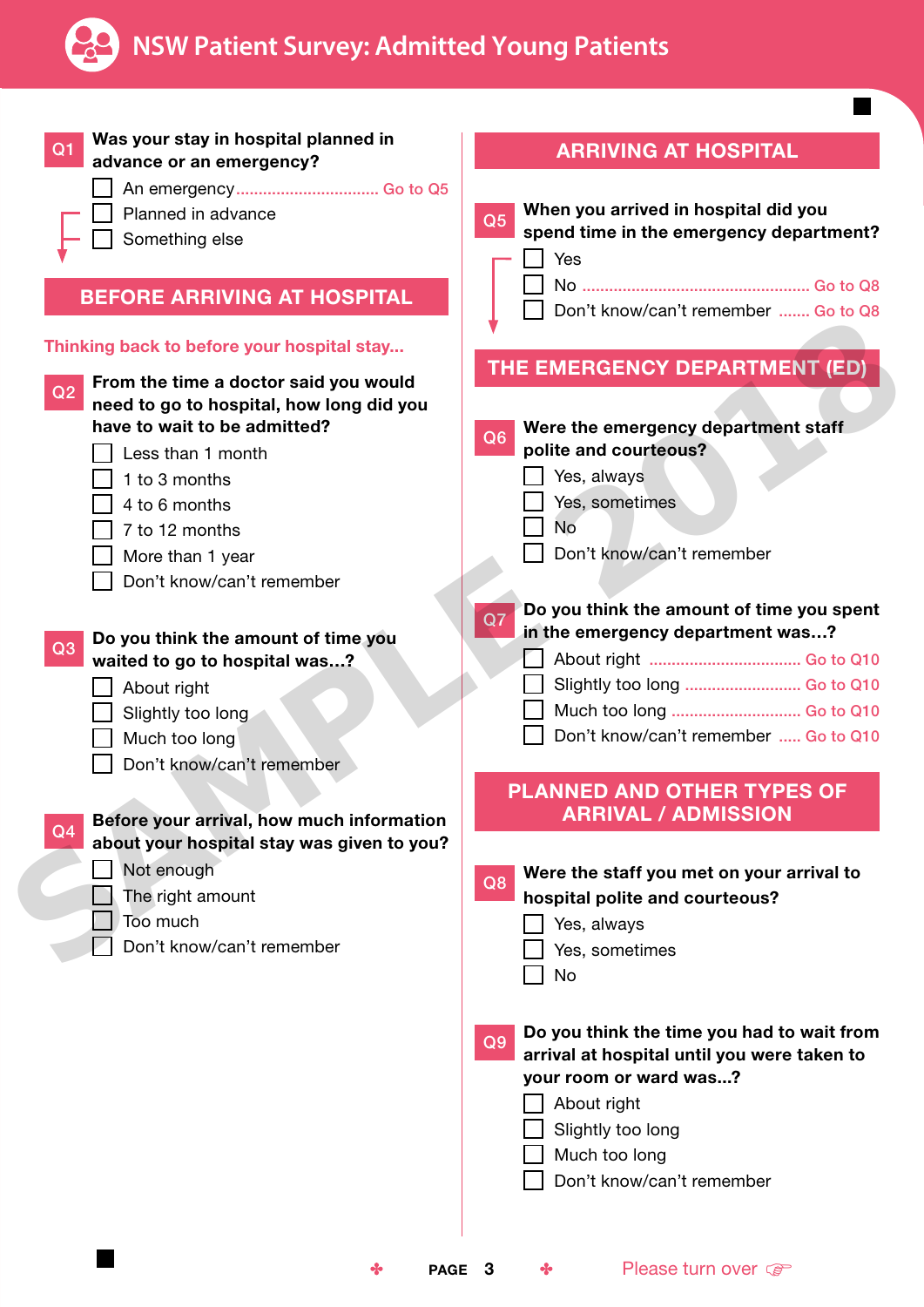| THE HOSPITAL AND WARD                                                                                                                                                                                                                                                                                                                                                                                                                                                                                                                         | Did you see the health professionals wash<br>Q15<br>their hands, or use hand gel to clean their<br>hands, before touching you?                                                                                                                                                                                                                                          |
|-----------------------------------------------------------------------------------------------------------------------------------------------------------------------------------------------------------------------------------------------------------------------------------------------------------------------------------------------------------------------------------------------------------------------------------------------------------------------------------------------------------------------------------------------|-------------------------------------------------------------------------------------------------------------------------------------------------------------------------------------------------------------------------------------------------------------------------------------------------------------------------------------------------------------------------|
| For most of your stay in hospital, what<br>Q10<br>type of room or ward were you in?<br>A children's room or ward<br>An adolescent's/teenager's room or ward<br>An adult's room or ward<br>Don't know/can't remember                                                                                                                                                                                                                                                                                                                           | Yes, always<br>Yes, sometimes<br>No, I did not see this<br>Can't remember<br>Were you given enough privacy during<br>Q16<br>your hospital stay?                                                                                                                                                                                                                         |
| Was the room or ward suitable for<br>Q11<br>someone your age?<br>Yes, definitely<br>Yes, to some extent<br>No                                                                                                                                                                                                                                                                                                                                                                                                                                 | Yes, always<br>Yes, sometimes<br>No<br>Were you ever bothered by noise in<br>Q17<br>the hospital?                                                                                                                                                                                                                                                                       |
| Were there things for you to do (such as<br>Q12<br>books and games)?<br>There were plenty of things for me to do<br>There were some things, but not enough<br>There was nothing for my age group<br>There was nothing for children to do<br>Don't know/can't remember<br>How clean were the wards or rooms you<br>Q13<br>stayed in while in hospital?<br>Very clean<br>Fairly clean<br>Not very clean<br>Not at all clean<br>Don't know/can't remember<br>How clean were the toilets and bathrooms<br>Q14<br>that you used while in hospital? | Yes<br><b>No</b><br><b>FOOD</b><br>How would you rate the hospital food?<br>Q18<br>Very good<br>Good<br>Not good or bad<br><b>Bad</b><br>Very bad<br>I did not have any hospital food  Go to Q21<br>Did you have any special dietary<br>$\overline{Q19}$<br>needs (e.g. vegetarian, diabetic, food<br>allergies, religious, cultural, or related to<br>your treatment)? |
| Very clean<br>Fairly clean<br>Not very clean<br>Not at all clean<br>Don't know/can't remember                                                                                                                                                                                                                                                                                                                                                                                                                                                 | Yes<br>Was the hospital food suitable for your<br>Q20<br>dietary needs?<br>Yes, always<br>Yes, sometimes<br>No                                                                                                                                                                                                                                                          |

**The Second Second** 

 $\bullet$  PAGE 4  $\bullet$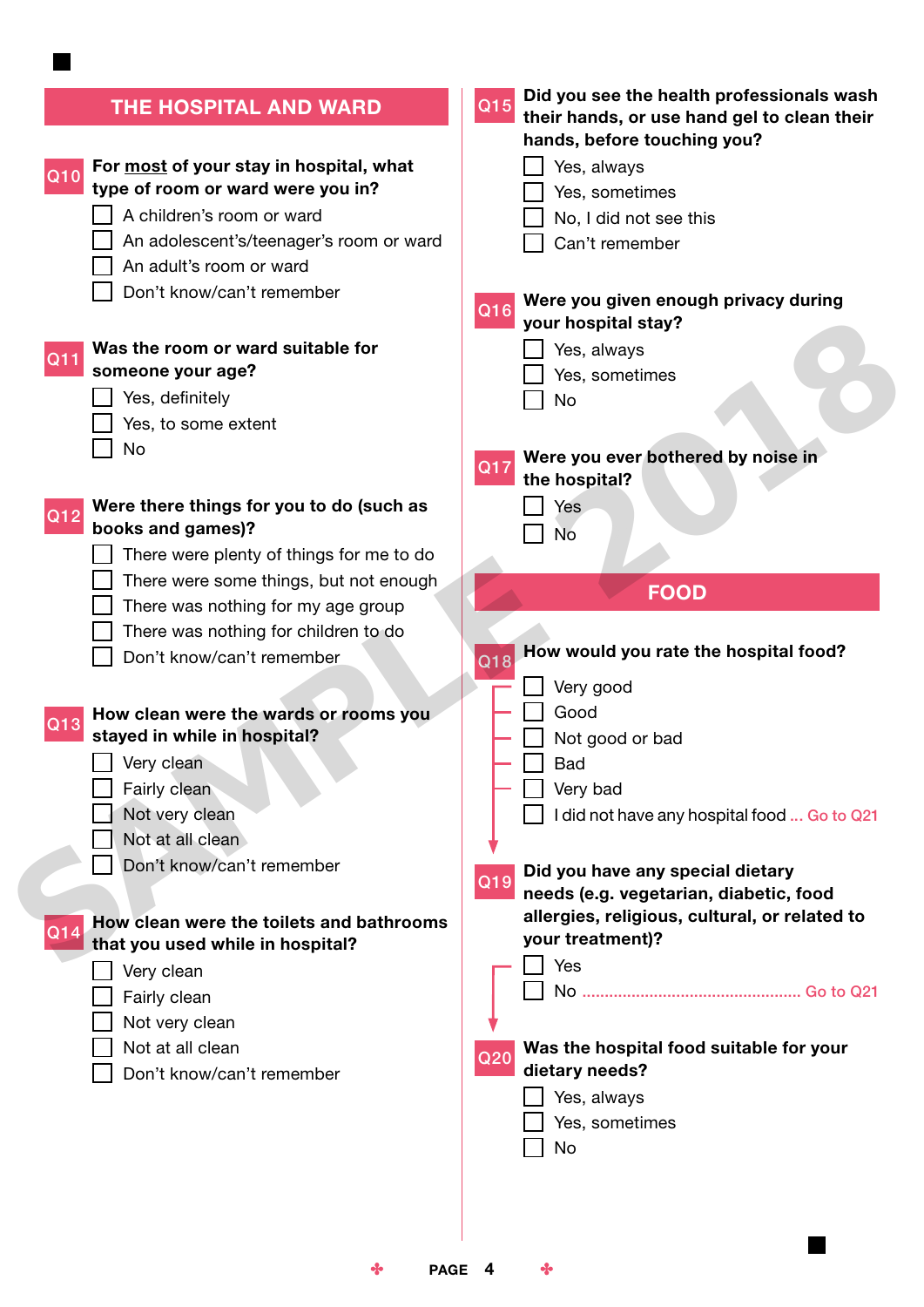| <b>DOCTORS</b>                                                                                | Were the nurses kind and caring<br>Q27<br>towards you?                            |
|-----------------------------------------------------------------------------------------------|-----------------------------------------------------------------------------------|
| If you needed to talk to a doctor, did you                                                    | Yes, always                                                                       |
| Q21<br>get the opportunity to do so?                                                          | Yes, sometimes                                                                    |
| Yes, always                                                                                   | <b>No</b>                                                                         |
| Yes, sometimes                                                                                |                                                                                   |
| No, I did not get the opportunity                                                             | <b>YOUR TREATMENT &amp; CARE</b>                                                  |
| I had no need to talk to a doctor                                                             |                                                                                   |
|                                                                                               | For the following questions, please think about all                               |
|                                                                                               | the health professionals who treated or examined                                  |
| In your opinion, did the doctors who<br>Q <sub>22</sub><br>treated you know enough about your | you in the hospital, including doctors, nurses<br>and others.                     |
| medical history?                                                                              |                                                                                   |
| Yes, always                                                                                   | Did the health professionals introduce<br>Q28                                     |
| Yes, sometimes                                                                                | themselves to you?                                                                |
| No                                                                                            | Yes, always                                                                       |
|                                                                                               | Yes, sometimes                                                                    |
| Did you have confidence and trust in the<br>Q23                                               | <b>No</b>                                                                         |
| doctors treating you?                                                                         |                                                                                   |
| Yes, always                                                                                   | Did the health professionals explain<br>Q29                                       |
| Yes, sometimes                                                                                | things in a way you could understand?                                             |
| No                                                                                            | Yes, always                                                                       |
|                                                                                               | Yes, sometimes                                                                    |
| Were the doctors kind and caring<br>Q <sub>24</sub><br>towards you?                           | <b>No</b>                                                                         |
| Yes, always                                                                                   |                                                                                   |
| Yes, sometimes                                                                                | During your stay in hospital, how much<br>Q30                                     |
| No                                                                                            | information about your condition or                                               |
|                                                                                               | treatment was given to you?                                                       |
|                                                                                               | Not enough                                                                        |
| <b>NURSES</b>                                                                                 | The right amount                                                                  |
| In your opinion, did the nurses who                                                           | Too much                                                                          |
| Q <sub>25</sub><br>treated you know enough about your care                                    | Not applicable to our situation                                                   |
| and treatment?                                                                                |                                                                                   |
| Yes, always                                                                                   | Did you receive contradictory information<br>Q31                                  |
| Yes, sometimes                                                                                | from health professionals in the hospital<br>- for example, different opinions on |
| No                                                                                            | your treatment?                                                                   |
|                                                                                               | Yes, definitely                                                                   |
| Did you have confidence and trust in the<br>Q26                                               | Yes, to some extent                                                               |
| nurses treating you?                                                                          | No                                                                                |
| Yes, always<br>Yes, sometimes                                                                 |                                                                                   |
| No                                                                                            |                                                                                   |
|                                                                                               |                                                                                   |
|                                                                                               |                                                                                   |
|                                                                                               |                                                                                   |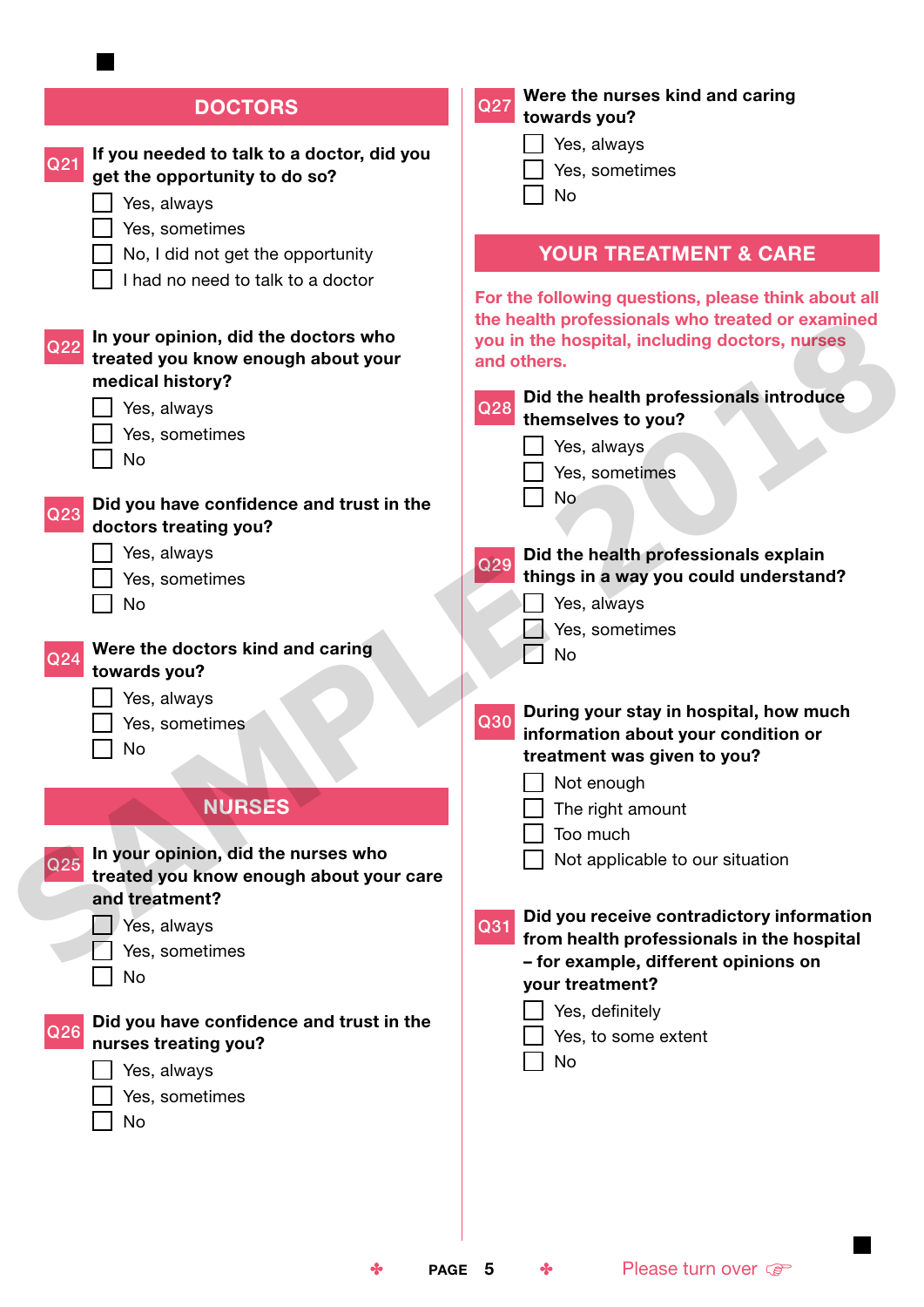| Did you have worries or fears about your<br>condition or treatment while in hospital? | Were your cultural or religious beliefs<br>Q38<br>respected by the hospital staff? |
|---------------------------------------------------------------------------------------|------------------------------------------------------------------------------------|
| Yes                                                                                   | Yes, always                                                                        |
|                                                                                       | Yes, sometimes                                                                     |
|                                                                                       | No, my beliefs were not respected                                                  |
| Did a health professional discuss your<br>Q33<br>worries or fears with you?           | My beliefs were not an issue                                                       |
|                                                                                       | While in hospital, did you receive or see                                          |
| Yes, completely                                                                       | Q39<br>any information about how to comment or                                     |
| Yes, to some extent                                                                   | complain about your care?                                                          |
| No                                                                                    | Yes                                                                                |
|                                                                                       | <b>No</b>                                                                          |
| Were you involved, as much as you<br>Q34                                              | Don't know/can't remember                                                          |
| wanted to be, in decisions about your                                                 |                                                                                    |
| care and treatment?                                                                   |                                                                                    |
| Yes, definitely                                                                       | Not including the reason you came to<br>Q40                                        |
| Yes, to some extent                                                                   | hospital, during your hospital stay, or<br>soon afterwards, did you experience     |
| No                                                                                    | any of the following complications                                                 |
| did not want or need to be involved                                                   | or problems?                                                                       |
| Not applicable to my situation                                                        | Please $\overline{x}$ all the boxes that apply to you                              |
|                                                                                       | An infection                                                                       |
| Was a family member or carer allowed                                                  | <b>Uncontrolled bleeding</b>                                                       |
| Q35<br>to remain with you when you were being                                         | A negative reaction to medication                                                  |
| treated (excluding surgery)?                                                          | Complications as a result of an operation                                          |
| Yes, always                                                                           | or surgical procedure                                                              |
| Yes, sometimes                                                                        | Complications as a result of tests, X-rays                                         |
| No                                                                                    | or scans                                                                           |
| Not applicable to my situation                                                        | A blood clot                                                                       |
| Don't know/can't remember                                                             | A pressure wound or bed sore                                                       |
|                                                                                       | A fall                                                                             |
| How would you rate how well the health                                                | Any other complication or problem                                                  |
| Q36<br>professionals worked together?                                                 | None of these  Go to Q43                                                           |
| Very good                                                                             |                                                                                    |
| Good                                                                                  | Was the impact of this complication or                                             |
| Neither good nor poor                                                                 | Q41<br>problem?                                                                    |
| Poor                                                                                  | Very serious                                                                       |
| Very poor                                                                             | Fairly serious                                                                     |
|                                                                                       | Not very serious                                                                   |
| Did you feel you were treated with respect                                            | Not at all serious                                                                 |
| Q37<br>and dignity while you were in the hospital?                                    |                                                                                    |
| Yes, always                                                                           |                                                                                    |
| Yes, sometimes                                                                        |                                                                                    |
| No                                                                                    |                                                                                    |
|                                                                                       |                                                                                    |
|                                                                                       |                                                                                    |
|                                                                                       |                                                                                    |
|                                                                                       |                                                                                    |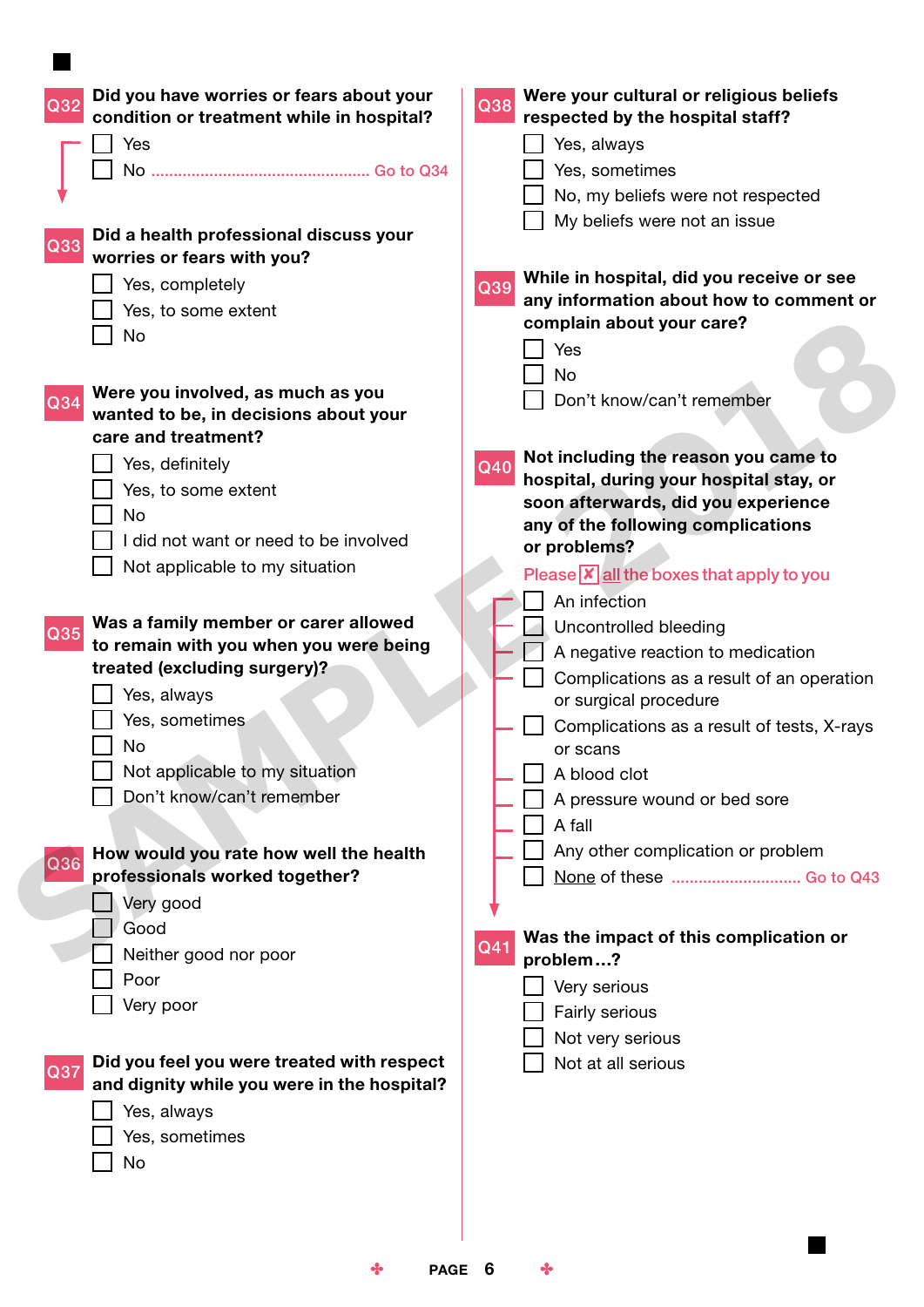| In your opinion, were members of the<br>Q42                                        | <b>TESTS</b>                                      |
|------------------------------------------------------------------------------------|---------------------------------------------------|
| hospital staff open with you about this                                            |                                                   |
| complication or problem?                                                           |                                                   |
| Yes, completely                                                                    | During your stay in hospital, did you have<br>Q46 |
| Yes, to some extent                                                                | any tests, X-rays or scans?                       |
| No                                                                                 | Yes                                               |
| Not applicable, as it happened after my                                            |                                                   |
| child left                                                                         |                                                   |
|                                                                                    | Did a health professional discuss the<br>Q47      |
| How much information were you given                                                | purpose of these tests, X-rays or scans           |
| Q43<br>about the hospital facilities available                                     | with you?                                         |
| to you?                                                                            | Yes, always                                       |
| Not enough                                                                         | Yes, sometimes                                    |
| The right amount                                                                   | No                                                |
| Too much                                                                           | Don't know/can't remember                         |
| Not applicable to my situation                                                     |                                                   |
|                                                                                    | Did you receive test, X-ray or scan results       |
|                                                                                    | Q48<br>while you were still in hospital?          |
| Were facilities available for parents and<br>Q44<br>carers to make drinks or food? | Yes                                               |
|                                                                                    |                                                   |
| Yes                                                                                |                                                   |
| No                                                                                 | Did a health professional explain the test,       |
| Don't know/can't remember                                                          | Q49<br>X-ray or scan results in a way that you    |
|                                                                                    | could understand?                                 |
| If you were in pain, did the doctors and<br>Q45                                    | Yes, completely                                   |
| nurses do everything they could to help                                            | Yes, to some extent                               |
| with your pain?                                                                    | No                                                |
| Yes, definitelv                                                                    |                                                   |
| Yes, to some extent                                                                |                                                   |
| No.                                                                                | <b>LEAVING HOSPITAL (DISCHARGE)</b>               |
| I was not in any pain                                                              | Thinking now about when you were discharged,      |
|                                                                                    | that is when you left the hospital to go home or  |
|                                                                                    | to another facility                               |
|                                                                                    |                                                   |
|                                                                                    | Did you feel involved in decisions about<br>Q50   |
|                                                                                    | your discharge from hospital?                     |
|                                                                                    | Yes, definitely                                   |
|                                                                                    | Yes, to some extent                               |
|                                                                                    | No, I did not feel involved                       |
|                                                                                    | I did not want or need to be involved             |
|                                                                                    |                                                   |
|                                                                                    | At the time you were discharged, did you<br>Q51   |
|                                                                                    | feel that you were well enough to leave           |
|                                                                                    | the hospital                                      |
|                                                                                    | Yes                                               |
|                                                                                    | No                                                |
|                                                                                    |                                                   |
| PAGE 7<br>❖                                                                        | Please turn over<br>❖                             |

 $\Box$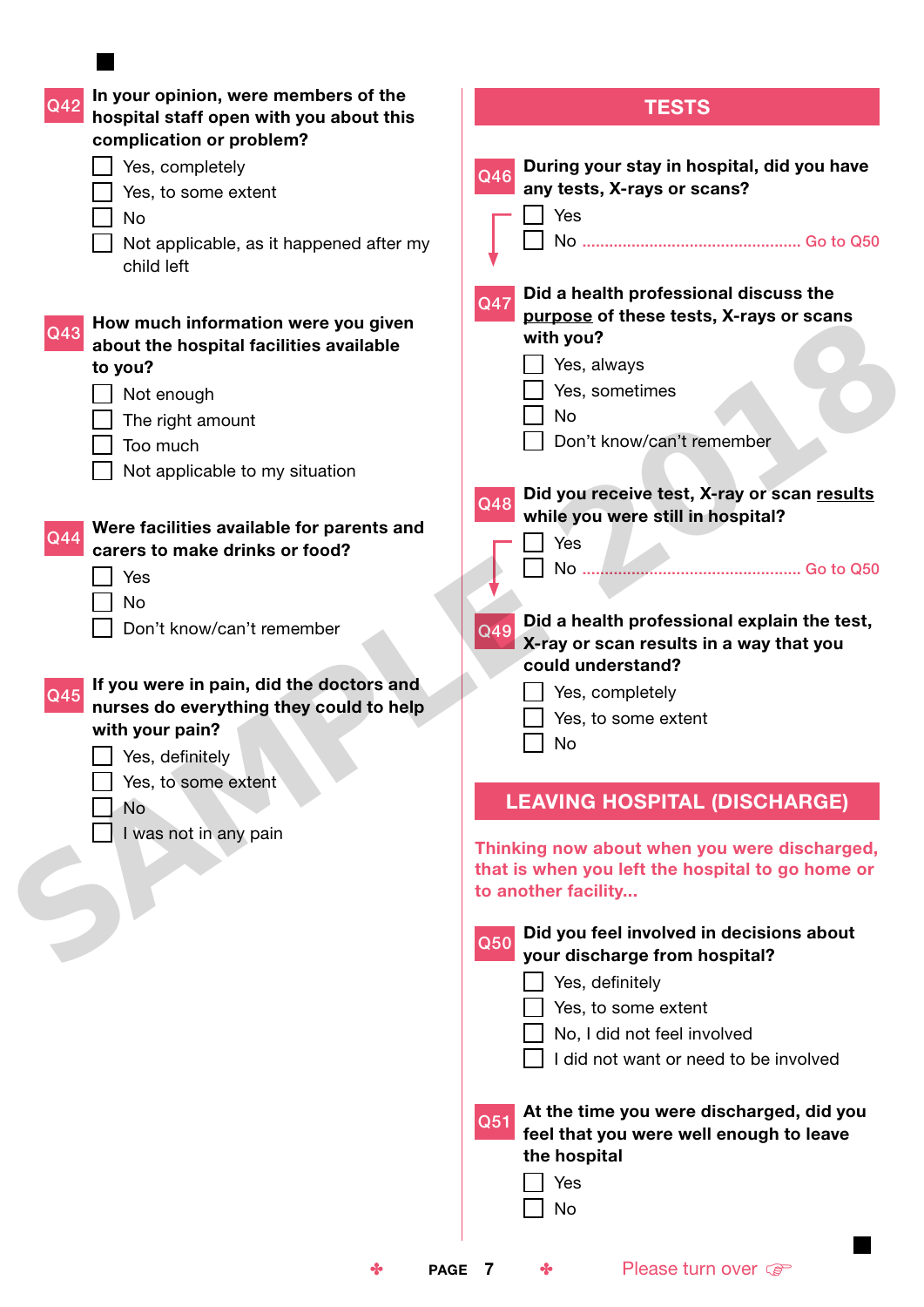| On the day you left hospital, was your<br>Thinking about when you left hospital,<br>Q59<br>Q53<br>discharge delayed?<br>were adequate arrangements made by the<br>hospital for any services you needed?<br>Yes<br>Yes, completely<br>Yes, to some extent<br>No, arrangements were not adequate<br>How long was the delay?<br>Q60<br>It was not necessary<br>Less than 1 hour<br>At least 1 hour but less than 2 hours<br>Did hospital staff tell you who to contact if<br>At least 2 hours but less than 4 hours<br>Q54<br>you were worried about your condition or<br>4 hours or longer<br>treatment after you left hospital?<br>Don't know/can't remember<br>Yes<br>No<br>Did a member of staff explain the reason<br>Q61<br>Don't know/can't remember<br>for the delay?<br>Yes<br>Were you given or prescribed any new<br><b>No</b><br>Q55<br>medication to take at home?<br>Yes<br>What were the main reasons for<br>Q <sub>62</sub><br>No.<br>Go to Q58<br>the delay?<br>Don't know/can't remember  Go to Q58<br>Please $\overline{x}$ all the boxes that apply to you<br>I had to wait for medicines<br>Did a health professional in the hospital<br>I had to wait to see the doctor<br>Q56<br>explain the purpose of this medication in<br>I had to wait for an ambulance<br>a way you could understand?<br>or hospital transport<br>Yes, completely<br>I had to wait for the letter for the GP<br>Yes, to some extent<br>I was not well enough<br>No<br>Some other reason<br>Don't know/can't remember<br>Did a health professional in the hospital<br>Q57<br>tell you about medication side effects to<br>watch for?<br>Yes, completely<br>Yes, to some extent<br>No | Thinking about when you left hospital,<br>Q52<br>were you given enough information about<br>how to manage your care at home?<br>Yes, completely<br>Yes, to some extent<br>No, I was not given enough<br>I did not need this type of information | Did the hospital provide you with a<br>Q58<br>document summarising the care you<br>received in hospital (e.g. a copy of the<br>letter to your GP or a discharge summary)?<br>Yes<br><b>No</b><br>Don't know/can't remember |
|-------------------------------------------------------------------------------------------------------------------------------------------------------------------------------------------------------------------------------------------------------------------------------------------------------------------------------------------------------------------------------------------------------------------------------------------------------------------------------------------------------------------------------------------------------------------------------------------------------------------------------------------------------------------------------------------------------------------------------------------------------------------------------------------------------------------------------------------------------------------------------------------------------------------------------------------------------------------------------------------------------------------------------------------------------------------------------------------------------------------------------------------------------------------------------------------------------------------------------------------------------------------------------------------------------------------------------------------------------------------------------------------------------------------------------------------------------------------------------------------------------------------------------------------------------------------------------------------------------------------------------------------------------------------------------|-------------------------------------------------------------------------------------------------------------------------------------------------------------------------------------------------------------------------------------------------|----------------------------------------------------------------------------------------------------------------------------------------------------------------------------------------------------------------------------|
|                                                                                                                                                                                                                                                                                                                                                                                                                                                                                                                                                                                                                                                                                                                                                                                                                                                                                                                                                                                                                                                                                                                                                                                                                                                                                                                                                                                                                                                                                                                                                                                                                                                                               |                                                                                                                                                                                                                                                 | . Go to Q63                                                                                                                                                                                                                |
|                                                                                                                                                                                                                                                                                                                                                                                                                                                                                                                                                                                                                                                                                                                                                                                                                                                                                                                                                                                                                                                                                                                                                                                                                                                                                                                                                                                                                                                                                                                                                                                                                                                                               |                                                                                                                                                                                                                                                 |                                                                                                                                                                                                                            |
|                                                                                                                                                                                                                                                                                                                                                                                                                                                                                                                                                                                                                                                                                                                                                                                                                                                                                                                                                                                                                                                                                                                                                                                                                                                                                                                                                                                                                                                                                                                                                                                                                                                                               |                                                                                                                                                                                                                                                 |                                                                                                                                                                                                                            |
|                                                                                                                                                                                                                                                                                                                                                                                                                                                                                                                                                                                                                                                                                                                                                                                                                                                                                                                                                                                                                                                                                                                                                                                                                                                                                                                                                                                                                                                                                                                                                                                                                                                                               |                                                                                                                                                                                                                                                 |                                                                                                                                                                                                                            |

**Contract** 

 $\div$  PAGE 8  $\div$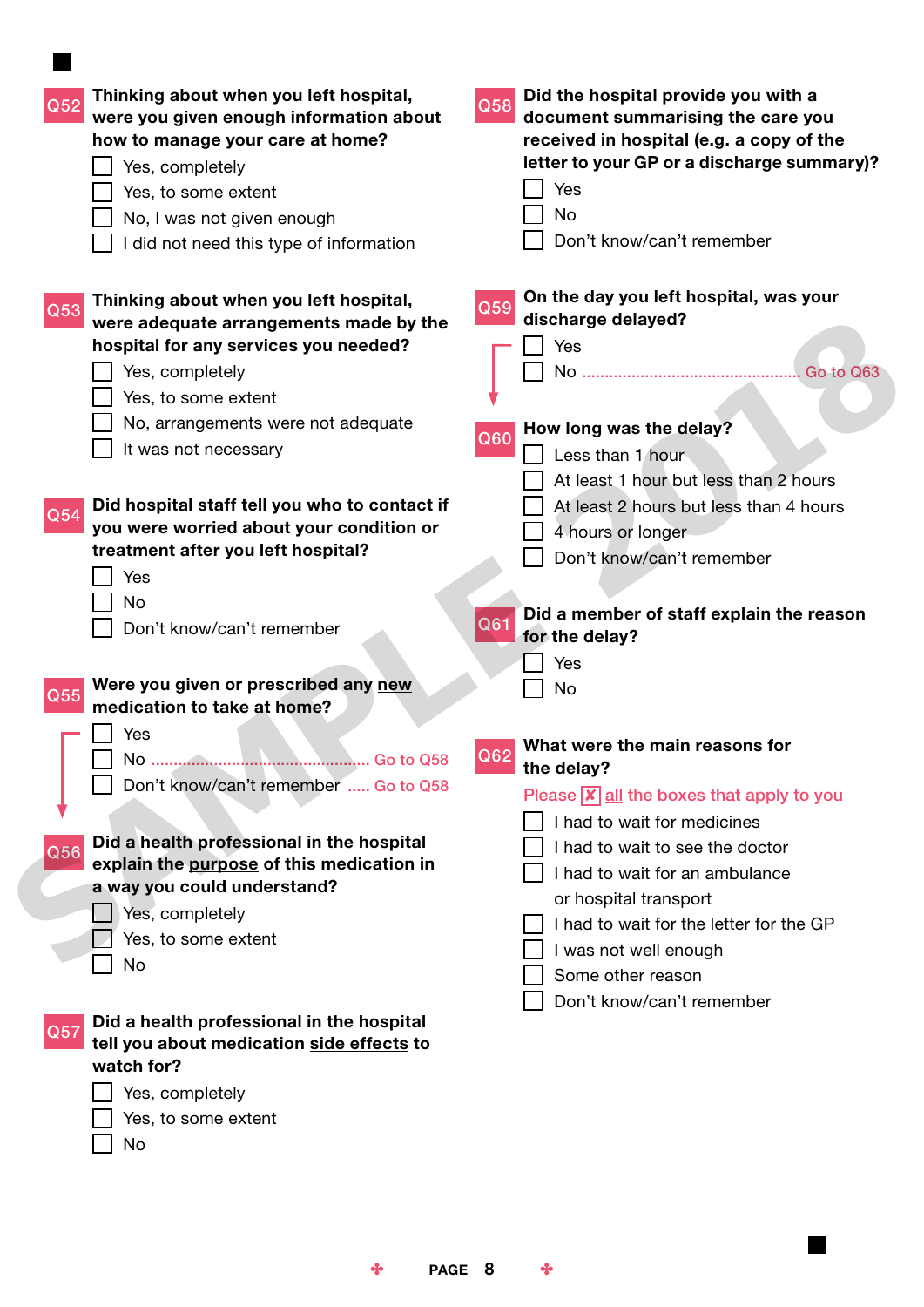# **OVERALL**

| Overall, how would you rate the care you                     | Did the care and treatment received in           |
|--------------------------------------------------------------|--------------------------------------------------|
| Q63<br>received while in hospital?                           | Q68<br>hospital help you?                        |
| Very good                                                    | Yes, definitely                                  |
| Good                                                         | Yes, to some extent                              |
| Neither good nor poor                                        | No, not at all                                   |
| Poor                                                         |                                                  |
| Very poor                                                    | Is the problem you went to hospital for?         |
|                                                              | Q69<br>Much better                               |
| How well organised was the care you<br>Q64                   | A little better                                  |
| received in hospital?                                        | About the same                                   |
| Very well organised                                          | A little worse                                   |
| Fairly well organised                                        | Much worse                                       |
| Not well organised                                           |                                                  |
|                                                              | In the week before your hospital stay,           |
| If asked about your hospital experience                      | Q70<br>how difficult was it for you to carry out |
| Q65<br>by friends and family how would                       | your normal daily activities (e.g. physical      |
| you respond?                                                 | activity, going to school/TAFE or going          |
| I would speak highly of the hospital                         | to work)?                                        |
| I would neither speak highly nor be critical                 | Not at all difficult                             |
| I would be critical of the hospital                          | Only a little difficult                          |
|                                                              | Somewhat difficult                               |
| Did you want to make a complaint about                       | Very difficult                                   |
| Q66<br>something that happened in hospital?                  | Too difficult to do                              |
| No, I did not want to make                                   |                                                  |
|                                                              | About one month after your discharge<br>Q71      |
| Yes, and I did complain  Go to Q68                           | from hospital, how difficult was it for you      |
| Yes, but I did not complain                                  | to carry out your normal daily activities?       |
|                                                              | Not at all difficult                             |
| Why didn't you make a complaint?                             | Only a little difficult                          |
| Q67<br>Please $\overline{x}$ all the boxes that apply to you | Somewhat difficult                               |
| I didn't know how to make a complaint                        | Very difficult                                   |
| I didn't know who to complain to                             | Too difficult to do                              |
| I was worried it might affect my future care                 |                                                  |
| I didn't think it would be taken seriously                   |                                                  |
| It wasn't a serious issue                                    |                                                  |
| Some other reason                                            |                                                  |
|                                                              |                                                  |
|                                                              |                                                  |
|                                                              |                                                  |
|                                                              |                                                  |

**OUTCOMES**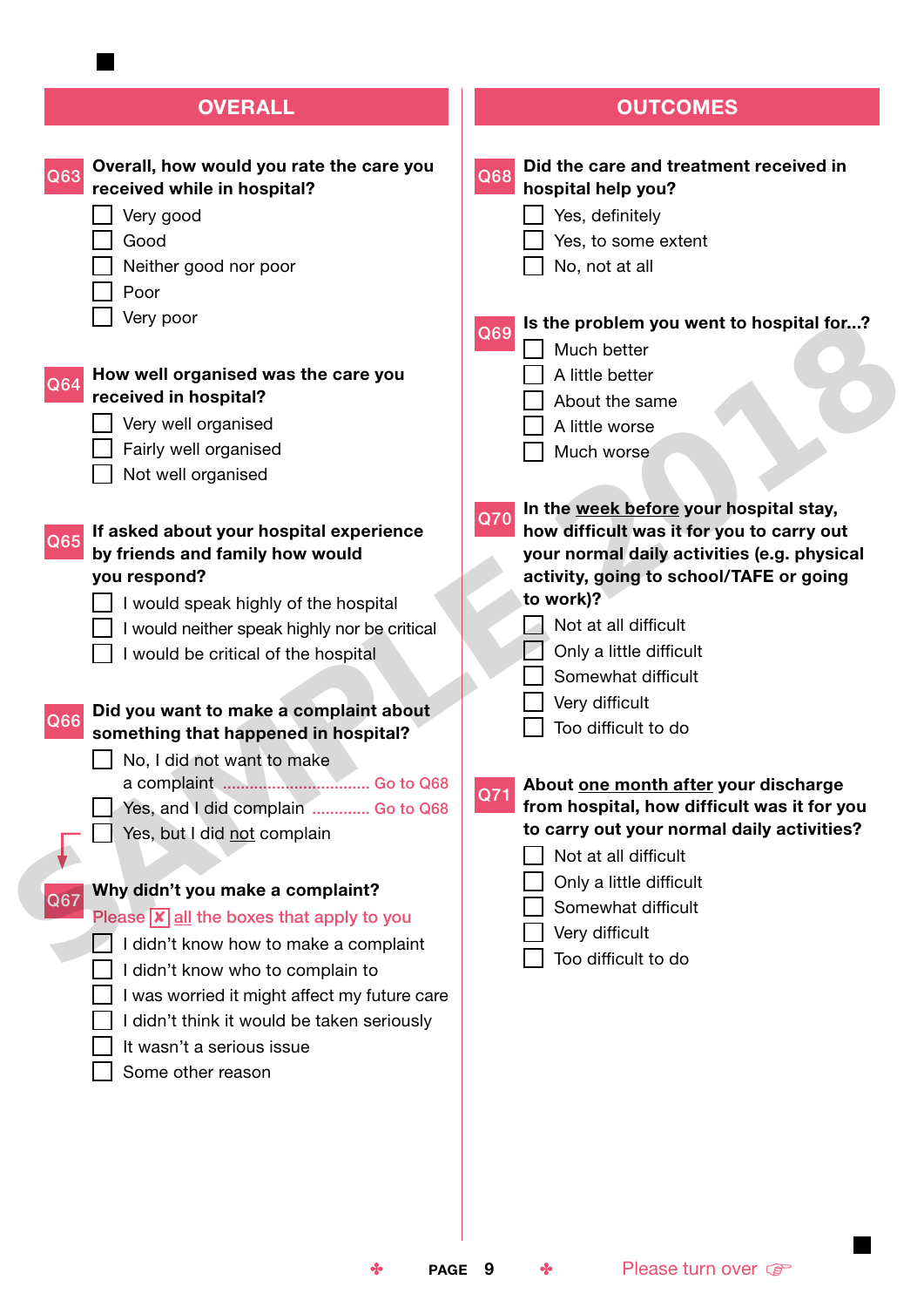| <b>ABOUT YOU</b>                                                                                                                                                                      | Which, if any, of the following long-<br>Q78<br>standing conditions do you have?                                                                                                                                                                                                                                                                                                         |
|---------------------------------------------------------------------------------------------------------------------------------------------------------------------------------------|------------------------------------------------------------------------------------------------------------------------------------------------------------------------------------------------------------------------------------------------------------------------------------------------------------------------------------------------------------------------------------------|
| What year were you born?<br>Q72<br>WRITE IN (YYYY)<br>What is your gender?<br>Q73<br>Male<br>Female<br>Which language do you mainly speak<br>$\overline{Q74}$<br>at home?             | Please $\sqrt{\mathbf{x}}$ all the boxes that apply to you<br>Deafness or severe hearing impairment<br>Blindness or severe vision impairment<br>A longstanding illness (e.g. cancer,<br>diabetes, respiratory disease)<br>A longstanding physical condition<br>An intellectual disability<br>A mental health condition<br>(e.g. depression, eating disorder)<br>A neurological condition |
| A language other than English<br><b>Please write</b><br>in the language                                                                                                               | (e.g. ADHD)<br>None of these  Go to Q81<br>Does this condition(s) cause you<br>Q79<br>difficulties with your day-to-day                                                                                                                                                                                                                                                                  |
| Did you need, or would you have liked, to<br>Q75<br>use an interpreter at any stage while you<br>were in hospital?<br>Yes                                                             | activities?<br>Yes, definitely<br>Yes, to some extent<br>No<br>Are you a participant of the National                                                                                                                                                                                                                                                                                     |
| Did the hospital provide an interpreter<br>Q76<br>when you needed one?<br>Yes, always<br>Yes, sometimes<br>No<br>I did not need the hospital to provide<br>a professional interpreter | Q80<br><b>Disability Insurance Scheme (NDIS)?</b><br>Yes<br>No<br>Don't know<br>Are you of Aboriginal origin, Torres<br>Q81<br>Strait Islander origin, or both?<br>Yes, Aboriginal<br>Yes, Torres Strait Islander                                                                                                                                                                        |
| In general, how would you rate<br>Q77<br>your health?<br><b>Excellent</b><br>Very good<br>Good<br>Fair<br>Poor                                                                        | Yes, both Aboriginal and Torres<br><b>Strait Islander</b><br>Did you see an Aboriginal Health Worker<br>Q82<br>during your visit?<br>Yes<br>No<br>Don't know/can't remember                                                                                                                                                                                                              |
| ❖<br><b>PAGE</b>                                                                                                                                                                      | Who completed this survey?<br>Q83<br>The patient<br>The patient with help from a parent<br>or carer<br>The parent or carer of the patient<br>10<br>❖                                                                                                                                                                                                                                     |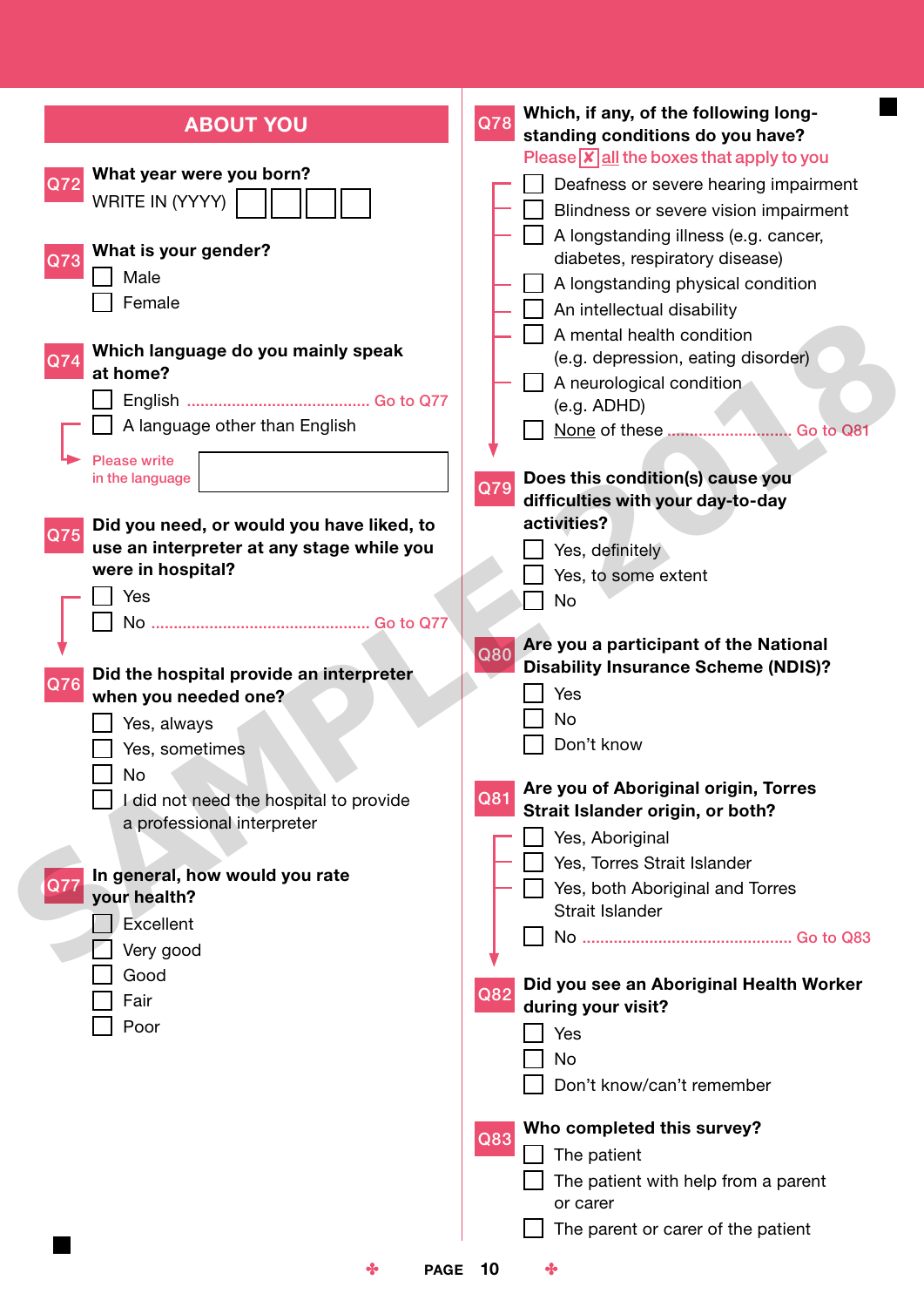**Q84** The Bureau of Health Information would like your permission to link your survey answers to other information from health records relating to you which are maintained by various NSW and Commonwealth agencies (including your hospitalisations, medical visits, ambulance transportation, medication or health registry information). Linking to your health care information for the two years before and after your visit will allow us to better understand how different aspects of the care provided by health facilities are related to the health and use of health services of their patients.

Your information will be treated in the strictest confidence. We will receive the linked information after your name and address have been removed. We will not report any results which may identify you as an individual and your responses will not be accessible to the people who looked after you.

| Yes |
|-----|
| Nο  |

| who looked after you.        |                                                                             |                                                                                       |
|------------------------------|-----------------------------------------------------------------------------|---------------------------------------------------------------------------------------|
|                              |                                                                             | Do you give permission for the Bureau of Health Information to link answers from this |
|                              | survey to health records related to you?                                    |                                                                                       |
| Yes                          |                                                                             |                                                                                       |
| $\operatorname{\mathsf{No}}$ |                                                                             |                                                                                       |
|                              |                                                                             |                                                                                       |
|                              | YOUR FINAL COMMENTS                                                         |                                                                                       |
|                              | Q85 What was the best part of the care you received while in this hospital? |                                                                                       |
|                              |                                                                             |                                                                                       |
|                              |                                                                             |                                                                                       |
|                              |                                                                             |                                                                                       |
|                              |                                                                             |                                                                                       |
|                              |                                                                             |                                                                                       |
|                              |                                                                             |                                                                                       |
|                              |                                                                             |                                                                                       |
|                              |                                                                             |                                                                                       |
|                              |                                                                             |                                                                                       |
|                              |                                                                             |                                                                                       |
|                              |                                                                             |                                                                                       |
|                              |                                                                             |                                                                                       |
|                              |                                                                             |                                                                                       |
|                              |                                                                             |                                                                                       |
|                              |                                                                             |                                                                                       |
|                              |                                                                             |                                                                                       |
|                              |                                                                             |                                                                                       |
|                              |                                                                             |                                                                                       |
|                              |                                                                             |                                                                                       |
|                              |                                                                             |                                                                                       |
|                              |                                                                             |                                                                                       |
|                              |                                                                             |                                                                                       |
|                              |                                                                             |                                                                                       |
|                              |                                                                             |                                                                                       |